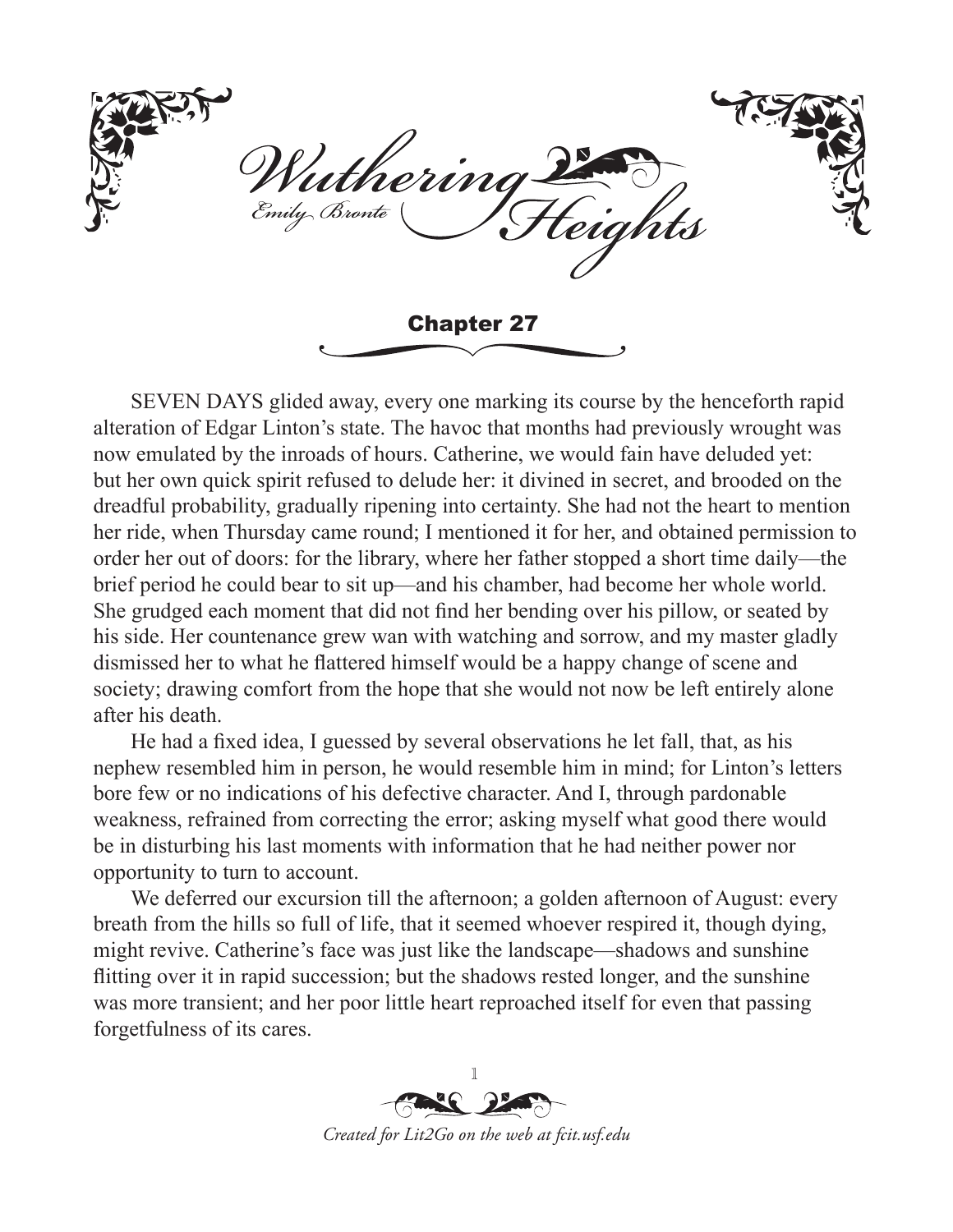We discerned Linton watching at the same spot he had selected before. My young mistress alighted, and told me that, as she was resolved to stay a very little while, I had better hold the pony and remain on horseback; but I dissented: I wouldn't risk losing sight of the charge committed to me a minute; so we climbed the slope of heath together. Master Heathcliff received us with greater animation on this occasion: not the animation of high spirits though, nor yet of joy; it looked more like fear.

"It is late!" he said, speaking short and with difficulty, "Is not your father very ill? I thought you wouldn't come."

"Why won't you be candid?" cried Catherine, swallowing her greeting. "Why cannot you say at once you don't want me? It is strange, Linton, that for the second time you have brought me here on purpose, apparently, to distress us both, and for no reason besides!"

Linton shivered, and glanced at her, half supplicating, half ashamed; but his cousin's patience was not sufficient to endure this enigmatical behaviour.

"My father is very ill," she said; "and why am I called from his bedside? Why didn't you send to absolve me from my promise, when you wished I wouldn't keep it? Come! I desire an explanation: playing and trifling are completely banished out of my mind; and I can't dance attendance on your affectations now!"

"My affectations!" he murmured; "what are they? For Heaven's sake, Catherine, don't look so angry! Despise me as much as you please; I am a worthless, cowardly wretch: I can't be scorned enough; but I'm too mean for your anger. Hate my father, and spare me for contempt."

"Nonsense!" cried Catherine, in a passion. "Foolish, silly boy! And there! he trembles, as if I were really going to touch him! You needn't bespeak contempt, Linton: anybody will have it spontaneously at your service. Get off! I shall return home: it is folly dragging you from the hearthstone, and pretending—what do we pretend? Let go my frock! If I pitied you for crying and looking so very frightened, you should spurn such pity. Ellen, tell him how disgraceful this conduct is. Rise, and don't degrade yourself into an abject reptile—don't!"

With streaming face and an expression of agony, Linton had thrown his nerveless frame along the ground: he seemed convulsed with exquisite terror.

"Oh!" he sobbed, "I cannot bear it! Catherine, Catherine, I'm a traitor, too, and I dare not tell you! But leave me, and I shall be killed! Dear Catherine, my life is in your hands: and you have said you loved me, and if you did, it wouldn't harm you. You'll not go, then? kind, sweet, good Catherine! And perhaps you will consent—and he'll let me die with you!"

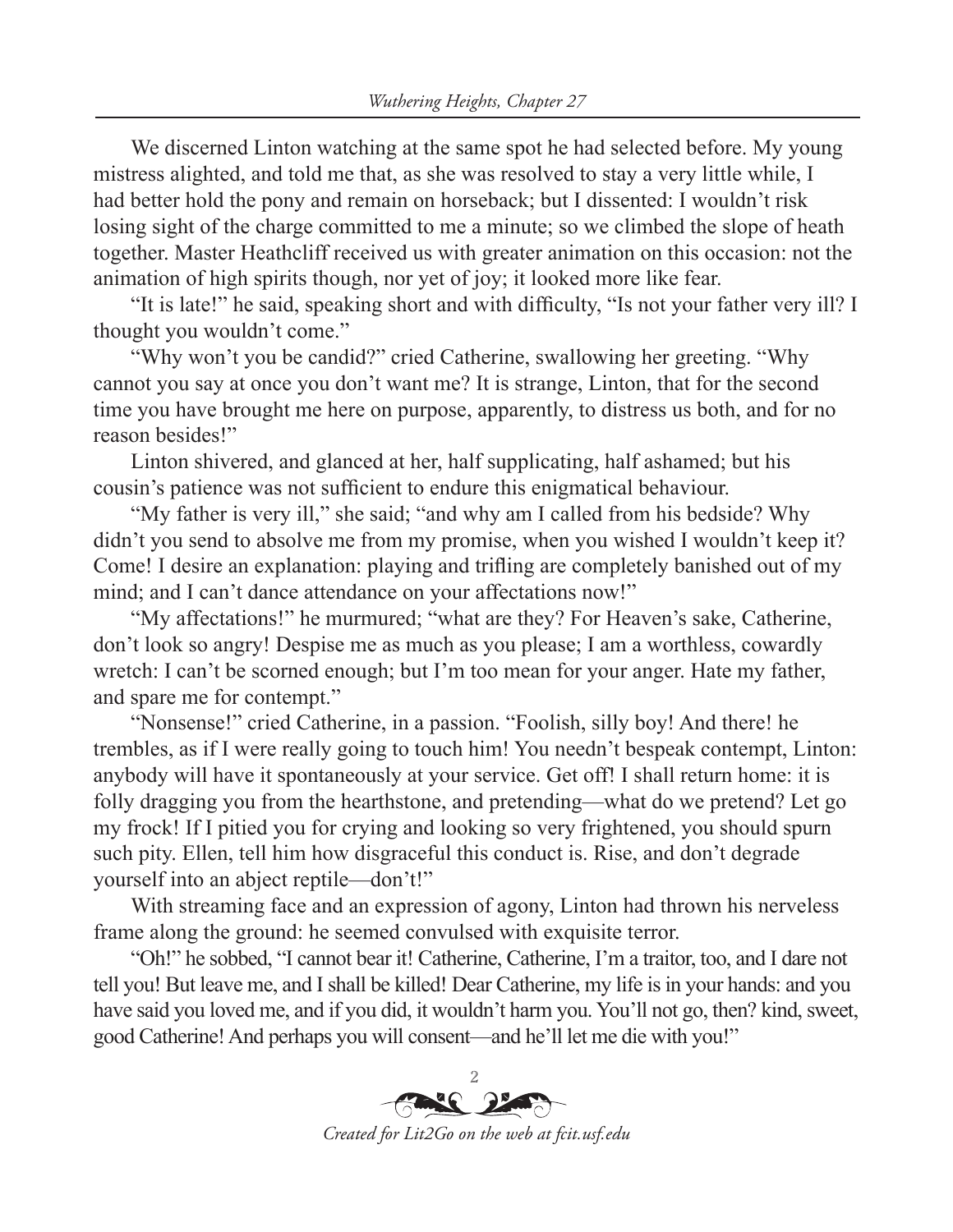My young lady, on witnessing his intense anguish, stooped to raise him. The old feeling of indulgent tenderness overcame her vexation, and she grew thoroughly moved and alarmed.

"Consent to what?" she asked. "To stay? Tell me the meaning of this strange talk, and I will. You contradict your own words, and distract me! Be calm and frank, and confess at once all that weighs on your heart. You wouldn't injure me, Linton, would you? You wouldn't let any enemy hurt me, if you could prevent it? I'll believe you are a coward for yourself, but not a cowardly betrayer of your best friend."

"But my father threatens me," gasped the boy, clasping his attenuated fingers, "and I dread him—I dread him! I dare not tell!"

"Oh, well!" said Catherine, with scornful compassion, "keep your secret: I'm no coward. Save yourself: I'm not afraid."

Her magnanimity provoked his tears: he wept wildly, kissing her supporting hands, and yet could not summon courage to speak out. I was cogitating what the mystery might be, and determined Catherine should never suffer, to benefit him or any one else, by my good will; when hearing a rustle among the ling, I looked up and saw Mr. Heathcliff almost close upon us, descending the Heights. He didn't cast a glance towards my companions, though they were sufficiently near for Linton's sobs to be audible; but hailing me in the almost hearty tone he assumed to none besides, and the sincerity of which I couldn't avoid doubting, he said:

"It is something to see you so near to my house, Nelly. How are you at the Grange? Let us hear. The rumour goes," he added in a lower tone, "that Edgar Linton is on his deathbed: perhaps they exaggerate his illness!"

"No; my master is dying," I replied: "It is true enough. A sad thing it will be for us all, but a blessing for him!"

"How long will he last, do you think?" he asked.

"I don't know," I said.

"Because," he continued, looking at the two young people, who were fixed under his eye—Linton appeared as if he could not venture to stir or raise his head, and Catherine could not move, on his account—"because that lad yonder seems determined to beat me; and I'd thank his uncle to be quick, and go before him. Hallo! has the whelp been playing that game long? I did give him some lessons about snivelling. Is he pretty lively with Miss Linton generally?"

"Lively? no—he has shown the greatest distress," I answered. "To see him, I should say, that instead of rambling with his sweetheart on the hills, he ought to be in bed, under the hands of a doctor."

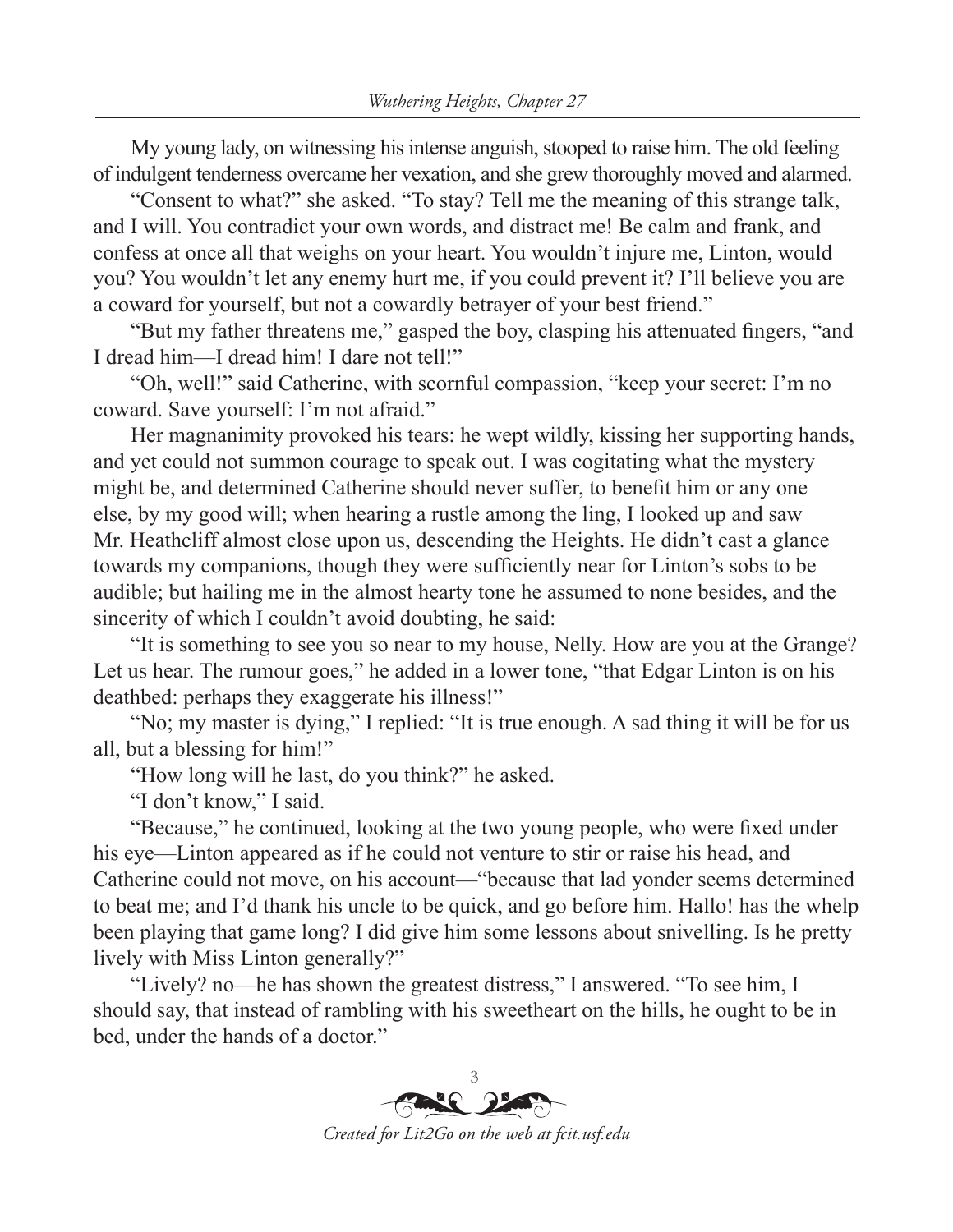"He shall be in a day or two," muttered Heathcliff. "But first—get up, Linton! Get up!" he shouted. "Don't grovel on the ground there: up, this moment!"

Linton had sunk prostrate again in another paroxysm of helpless fear, caused by his father's glance towards him, I suppose: there was nothing else to produce such humiliation. He made several efforts to obey, but his little strength was annihilated for the time, and he fell back again with a moan. Mr. Heathcliff advanced, and lifted him to lean against a ridge of turf.

"Now," said he, with curbed ferocity, "I'm getting angry; and if you don't command that paltry spirit of yours—Damn you! get up directly!"

"I will, father," he panted. "Only, let me alone, or I shall faint. I've done as you wished, I'm sure. Catherine will tell you that I—that I—have been cheerful. Ah! keep by me, Catherine: give me your hand."

"Take mine," said his father; "stand on your feet. There now—she'll lend you her arm: that's right, look at her. You would imagine I was the devil himself, Miss Linton, to excite such horror. Be so kind as to walk home with him, will you? He shudders if I touch him."

"Linton, dear!" whispered Catherine, "I can't go to Wuthering Heights: papa has forbidden me. He'll not harm you: why are you so afraid?"

"I can never re-enter that house," he answered. "I'm not to re-enter it without you!"

"Stop!" cried his father. "We'll respect Catherine's filial scruples. Nelly, take him in, and I'll follow your advice concerning the doctor, without delay."

"You'll do well," replied I. "But I must remain with my mistress: to mind your son is not my business."

"You are very stiff," said Heathcliff, "I know that: but you'll force me to pinch the baby and make it scream before it moves your charity. Come, then, my hero. Are you willing to return, escorted by me?"

He approached once more, and made as if he would seize the fragile being; but, shrinking back, Linton clung to his cousin, and implored her to accompany him, with a frantic importunity that admitted no denial. However I disapproved, I couldn't hinder her: indeed, how could she have refused him herself? What was filling him with dread we had no means of discerning: but there he was, powerless under its grip, and any addition seemed capable of shocking him into idiocy. We reached the threshold: Catherine walked in, and I stood waiting till she had conducted the invalid to a chair, expecting her out immediately; when Mr. Heathcliff, pushing me forward, exclaimed:

"My house is not stricken with the plague, Nelly; and I have a mind to be hospitable to-day: sit down, and allow me to shut the door."

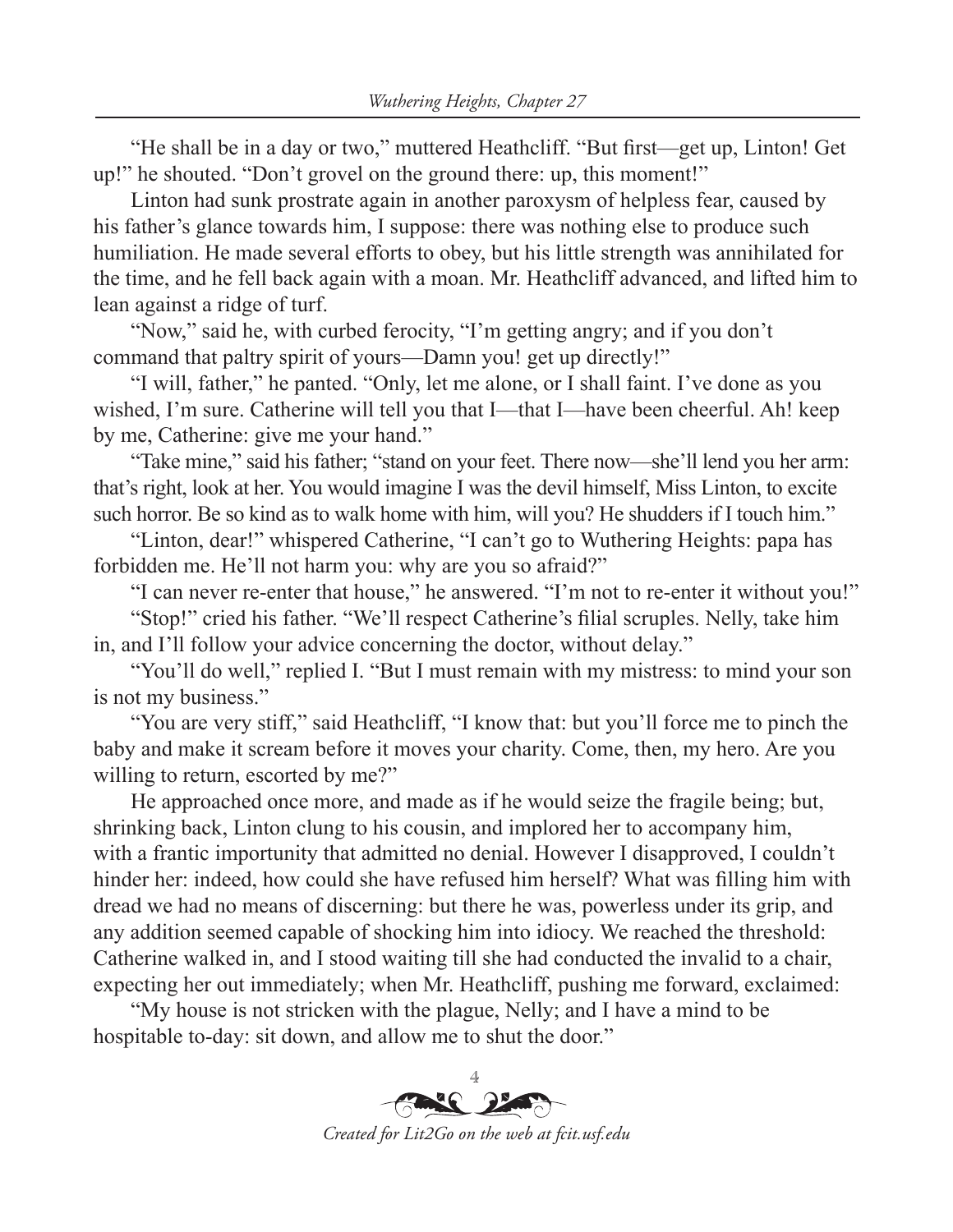He shut and locked it also. I started.

"You shall have tea before you go home," he added. "I am by myself. Hareton is gone with some cattle to the Lees, and Zillah and Joseph are off on a journey of pleasure; and, though I'm used to being alone, I'd rather have some interesting company, if I can get it. Miss Linton, take your seat by him. I give you what I have: the present is hardly worth accepting; but I have nothing else to offer. It is Linton, I mean. How she does stare! It's odd what a savage feeling I have to anything that seems afraid of me! Had I been born where laws are less strict and tastes less dainty, I should treat myself to a slow vivisection of those two, as an evening's amusement."

He drew in his breath, struck the table, and swore to himself, "By hell! I hate them."

"I'm not afraid of you!" exclaimed Catherine, who could not hear the latter part of his speech. She stepped close up; her black eyes flashing with passion and resolution. "Give me that key: I will have it!" she said. "I wouldn't eat or drink here, if I were starving."

Heathcliff had the key in his hand that remained on the table. He looked up, seized with a sort of surprise at her boldness; or, possibly, reminded by her voice and glance, of the person from whom she inherited it. She snatched at the instrument, and halfsucceeded in getting it out of his loosened fingers: but her action recalled him to the present; he recovered it speedily.

"Now, Catherine Linton," he said, "stand off, or I shall knock you down; and that will make Mrs. Dean mad."

Regardless of this warning, she captured his closed hand and its contents again. "We will go!" she repeated, exerting her utmost efforts to cause the iron muscles to relax; and finding that her nails made no impression, she applied her teeth pretty sharply. Heathcliff glanced at me a glance that kept me from interfering a moment. Catherine was too intent on his fingers to notice his face. He opened them suddenly, and resigned the object of dispute; but, ere she had well secured it, he seized her with the liberated hand, and, pulling her on his knee, administered with the other a shower of terrific slaps on the side of the head, each sufficient to have fulfilled his threat, had she been able to fall.

At this diabolical violence I rushed on him furiously. "You villain!" I began to cry, "you villain!" A touch on the chest silenced me: I am stout, and soon put out of breath; and, what with that and the rage, I staggered dizzily back, and felt ready to suffocate, or to burst a blood-vessel. The scene was over in two minutes; Catherine, released, put her

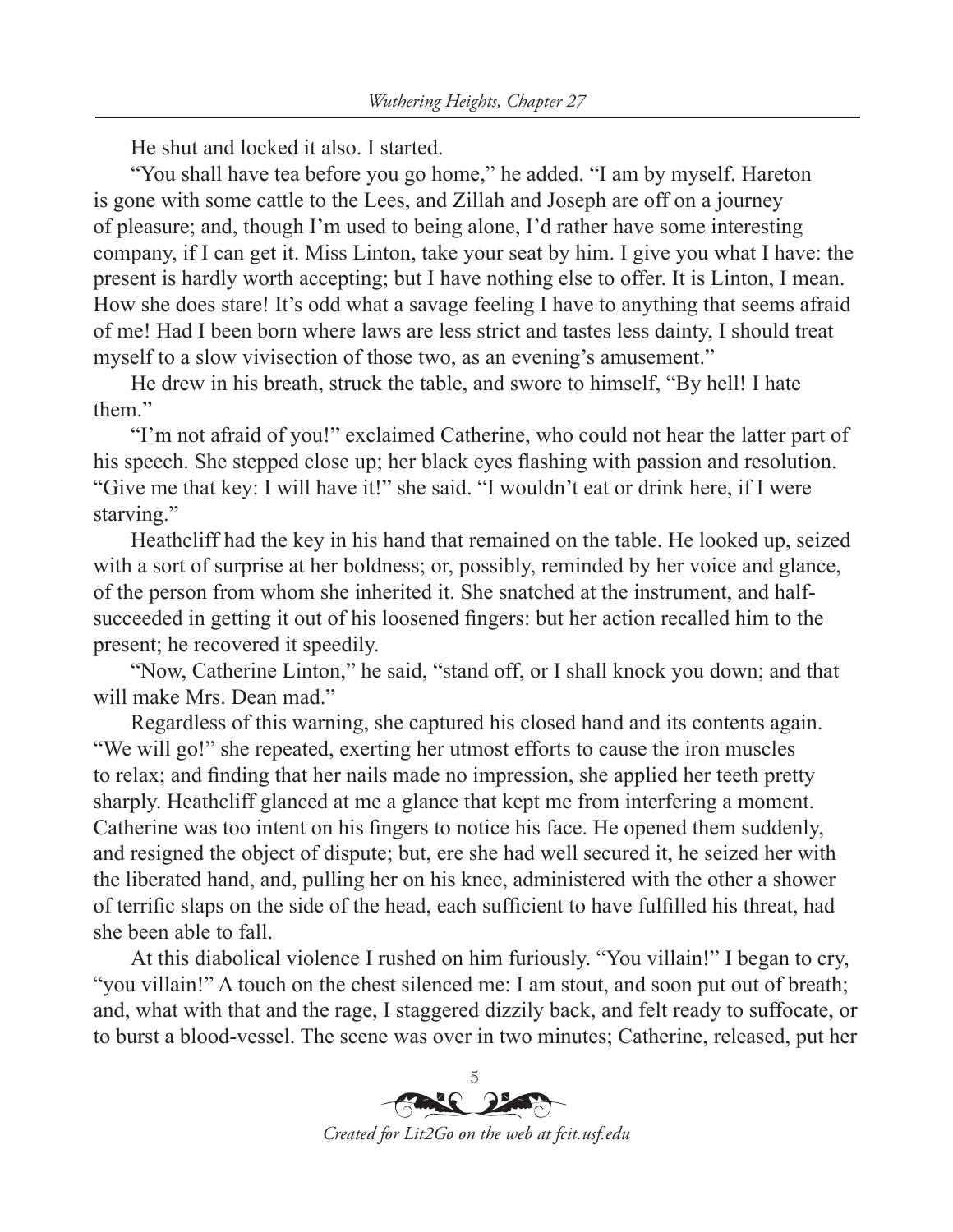two hands to her temples, and looked just as if she were not sure whether her ears were off or on. She trembled like a reed, poor thing, and leant against the table perfectly bewildered.

"I know how to chastise children, you see," said the scoundrel grimly, as he stooped to repossess himself of the key, which had dropped to the floor. "Go to Linton now, as I told you; and cry at your ease! I shall be your father, to-morrow—all the father you'll have in a few days—and you shall have plenty of that. You can bear plenty; you re no weakling: you shall have a daily taste, if I catch such a devil of a temper in your eyes again!"

Cathy ran to me instead of Linton, and knelt down and put her burning cheek on my lap, weeping aloud. Her cousin had shrunk into a corner of the settle, as quiet as a mouse, congratulating himself, I dare say, that the correction had lighted on another than him. Mr. Heathcliff, perceiving us all confounded, rose, and expeditiously made the tea himself. The cups and saucers were laid ready. He poured it out, and handed me a cup.

"Wash away your spleen," he said. "And help your own naughty pet and mine. It is not poisoned, though I prepared it. I'm going out to seek your horses."

Our first thought, on his departure, was to force an exit somewhere. We tried the kitchen door, but that was fastened outside: we looked at the windows—they were too narrow for even Cathy's little figure.

"Master Linton," I cried, seeing we were regularly imprisoned: "you know what your diabolical father is after and you shall tell us or I'll box your ears, as he has done your cousin's."

"Yes, Linton, you must tell," said Catherine. "It was for your sake I came; and it will be wickedly ungrateful if you refuse."

"Give me some tea, I'm thirsty, and then I'll tell you" he answered. "Mrs. Dean, go away. I don't like you standing over me. Now, Catherine, you are letting your tears fall into my cup. I won't drink that. Give me another."

Catherine pushed another to him, and wiped her face. I felt disgusted at the little wretch's composure, since he was no longer in terror for himself. The anguish he had exhibited on the moor subsided as soon as ever he entered Wuthering Heights; so I guessed he had been menaced with an awful visitation of wrath if he failed in decoying us there; and, that accomplished, he had no further immediate fears.

"Papa wants us to be married," he continued, after sipping some of the liquid. "And he knows your papa wouldn't let us marry now; and he's afraid of my dying, if

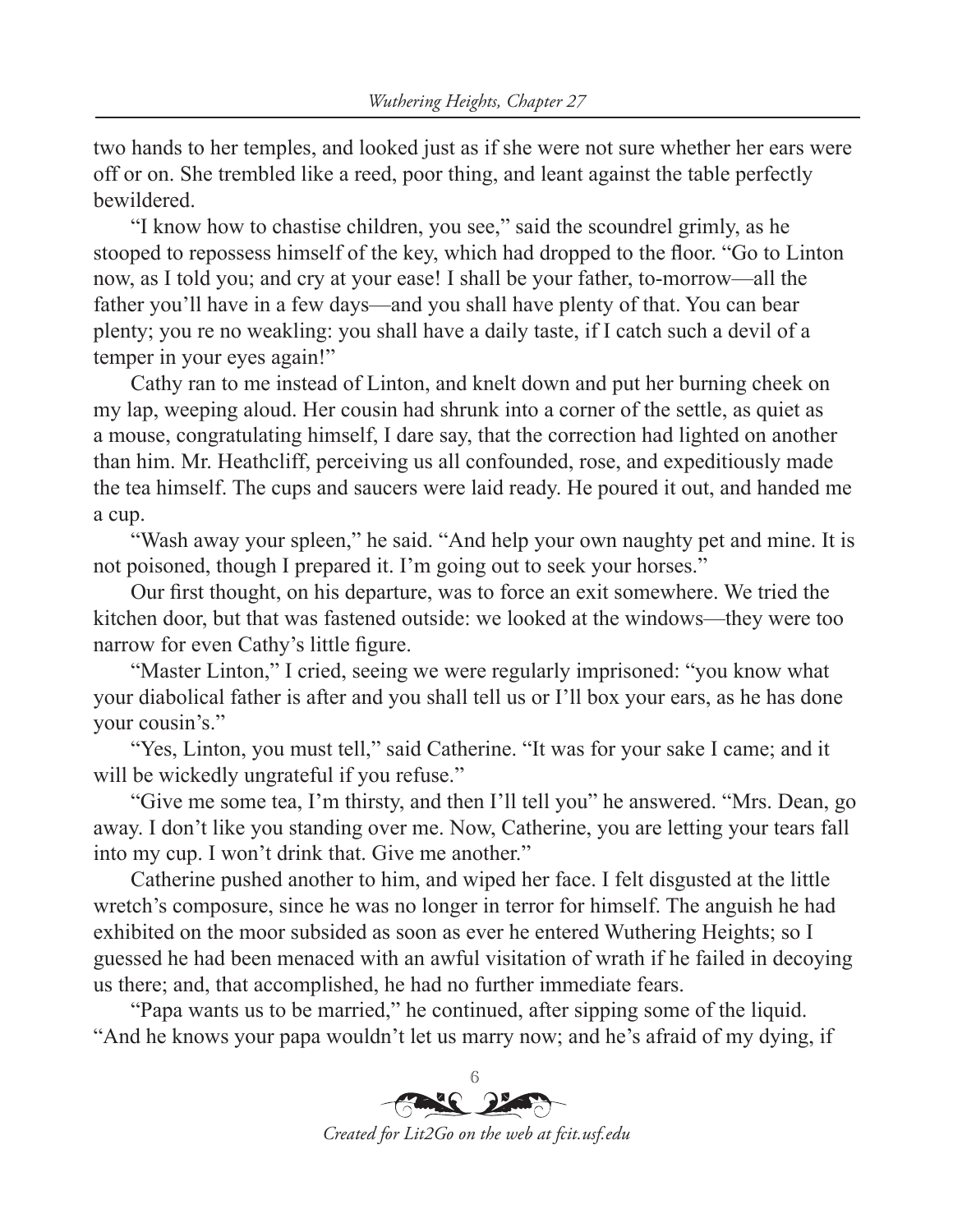we wait; so we are to be married in the morning, and you are to stay here all night; and if you do as he wishes, you shall return home next day, and take me with you."

"Take you with her, pitiful changeling?" I exclaimed. "You marry? Why, the man is mad; or he thinks us fools, every one. And do you imagine that beautiful young lady, that healthy, hearty girl, will tie herself to a little perishing monkey like you! Are you cherishing the notion that anybody, let alone Miss Catherine Linton, would have you for a husband? You want whipping for bringing us in here at all, with your dastardly puling tricks; and—don't look so silly, now! I've a very good mind to shake you severely, for your contemptible treachery, and your imbecile conceit."

I did give him a slight shaking; but it brought on the cough, and he took to his ordinary resource of moaning and weeping, and Catherine rebuked me.

"Stay all night? No," she said, looking slowly round. "Ellen, I'll burn that door down, but I'll get out."

And she would have commenced the execution of her threat directly, but Linton was up in alarm for his dear self again. He clasped her in his two feeble arms, sobbing: "Won't you have me,' and save me? not let me come to the Grange? Oh, darling Catherine! you mustn't go and leave, after all. You must obey my father—you must!"

"I must obey my own," she replied, "and relieve him from this cruel suspense. The whole night! What would he think? he'll be distressed already. I'll either break or burn a way out of the house. Be quiet! You're in no danger; but if you hinder me—Linton, I love papa better than you!"

The mortal terror he felt of Mr. Heathcliff's anger, restored to the boy his coward's eloquence. Catherine was near distraught: still, she persisted that she must go home, and tried entreaty in her turn, persuading him to subdue his selfish agony. While they were thus occupied, our gaoler re-entered.

"Your beasts have trotted off," he said, "and—now, Linton! snivelling again? What has she been doing to you? Come, come—have done, and get to bed. In a month or two, my lad, you'll be able to pay her back her present tyrannies with a vigorous hand. You're pining for pure love, are you not? nothing else in the world: and she shall have you! There, to bed! Zillah won't be here tonight; you must undress yourself. Hush! hold your noise! Once in your own room, I'll not come near you: you needn't fear. By chance you've managed tolerably. I'll look to the rest."

He spoke these words, holding the door open for his son to pass; and the latter achieved his exit exactly as a spaniel might, which suspected the person who attended on it of designing a spiteful squeeze. The lock was resecured. Heathcliff approached the

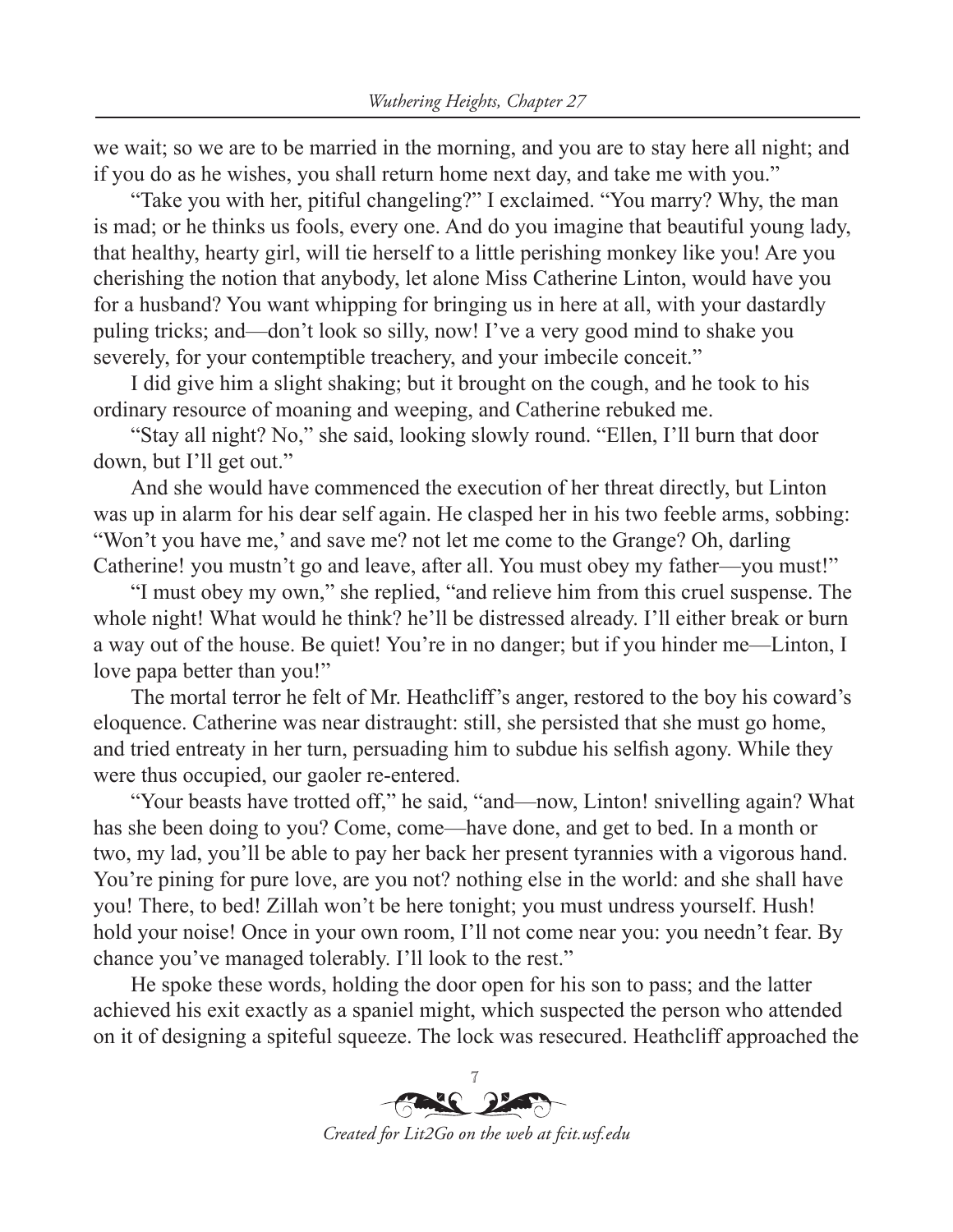fire, where my mistress and I stood silent. Catherine looked up, and instinctively raised her hand to her cheek: his neighbourhood revived a painful sensation. Anybody else would have been incapable of regarding the childish act with sternness, but he scowled on her and muttered:

"Oh! you are not afraid of me? Your courage is well disguised: you seem damnably afraid!"

"I am afraid now," she replied, "because, if I stay, papa will be miserable; and how can I endure making him miserable;—when he—when he—Mr. Heathcliff, let me go home! I promised to marry Linton: papa would like me to: and I love him. Why should you wish to force me to do what I'll willingly do of myself?"

"Let him dare to force you!" I cried. "There's a law in the land, thank God there is; though we be in an out-of-the-way place. I'd inform if he were my own son: and it's felony without benefit of clergy!"

"Silence!" said the ruffian. "To the devil with your clamour! I don't want you to speak. Miss Linton, I shall enjoy myself remarkably in thinking your father will be miserable: I shall not sleep for satisfaction. You could have hit on no surer way of fixing your residence under my roof for the next twenty-four hours, than informing me that such an event would follow. As to your promise to marry Linton, I'll take care you shall keep it; for you shall not quit this place till it is fulfilled."

"Send Ellen, then, to let papa know I'm safe!" exclaimed Catherine, weeping bitterly. "Or marry me now. Poor papa! Ellen, he'll think we're lost. What shall we do?"

"Not he! He'll think you are tired of waiting on him, and run off for a little amusement," answered Heathcliff. "You cannot deny that you entered my house of your own accord, in contempt of his injunctions to the contrary. And it is quite natural that you should desire amusement at your age; and that you would weary of nursing a sick man, and that man only your father. Catherine, his happiest days were over when your days began. He cursed you, I dare say, for coming into the world (I did, at least); and it would just do if he cursed you as he went out of it. I'd join him. I don't love you! How should I? Weep away. As far as I can see, it will be your chief diversion hereafter; unless Linton make amends for other losses: and your provident parent appears to fancy he may. His letters of advice and consolation entertained me vastly. In his last he recommended my jewel to be careful of his; and kind to her when he got her. Careful and kind—that's paternal. But Linton requires his whole stock of care and kindness for himself. Linton can play the little tyrant well. He'll undertake to torture any number of

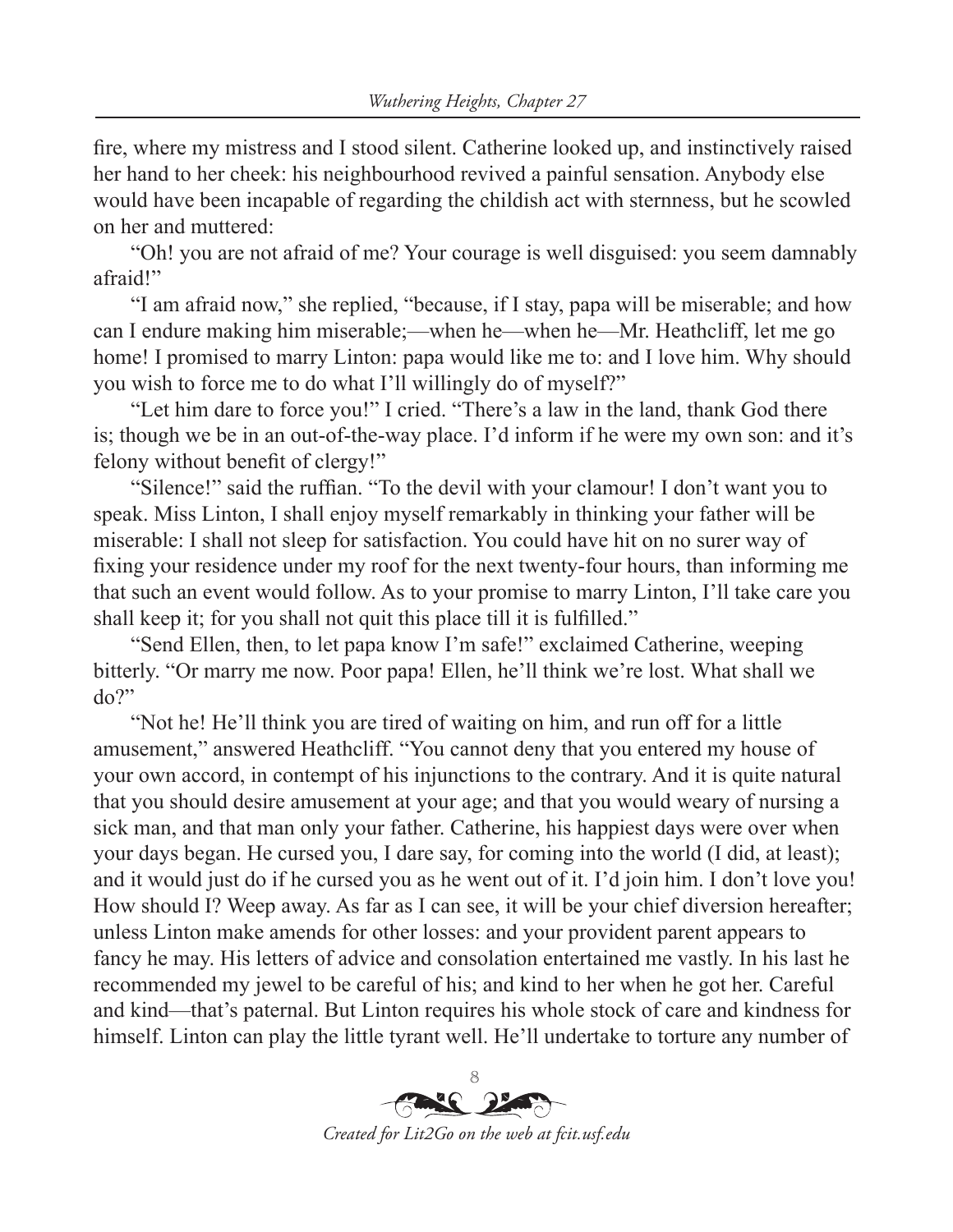cats, if their teeth be drawn and their claws pared. You'll be able to tell his uncle fine tales of his kindness, when you get home again, I assure you."

"You're right there!" I said; "explain your son's character. Show his resemblance to yourself; and then, I hope, Miss Cathy will think twice before she takes the cockatrice!

"I don't much mind speaking of his amiable qualities now," he answered; "because she must either accept him or remain a prisoner, and you along with her, till your master dies. I can detain you both, quite concealed, here. If you doubt, encourage her to retract her word, and you'll have an opportunity of judging!"

"I'll not retract my word," said Catherine. "I'll marry him within this hour, if I may go to Thrushcross Grange afterwards. Mr. Heathcliff, you're a cruel man, but you're not a fiend; and you won't from mere malice, destroy irrevocably all my happiness. If papa thought I had left him on purpose, and if he died before I returned, could I bear to live? I've given over crying: but I'm going to kneel here, at your knee; and I'll not get up, and I'll not take my eyes from your face till you look back at me! No, don't turn away! do look! You'll see nothing to provoke you. I don't hate you. I'm not angry that you struck me. Have you never loved anybody in all your life, uncle? never? Ah, you must look once. I'm so wretched, you can't help being sorry and pitying me."

"Keep your eft's fingers off; and move, or I'll kick you!" cried Heathcliff, brutally repulsing her. "I'd rather be hugged by a snake. How the devil can you dream of fawning on me? I detest you!"

He shrugged his shoulders: shook himself, indeed, as if his flesh crept with aversion; and thrust back his chair; while I got up, and opened my mouth, to commence a downright torrent of abuse. But I was rendered dumb in the middle of the first sentence, by a threat that I should be shown into a room by myself the very next syllable I uttered. It was growing dark—we heard a sound of voices at the garden gate. Our host hurried out instantly: he had his wits about him; we had not. There was a talk of two or three minutes, and he returned alone.

"I thought it had been your cousin Hareton," I observed to Catherine. "I wish he would arrive! Who knows but he might take our part?"

"It was three servants sent to seek you from the Grange," said Heathcliff, overhearing me. "You should have opened a lattice and called out: but I could swear that chit is glad you didn't. She's glad to be obliged to stay, I'm certain."

At learning the chance we had missed, we both gave vent to our grief without control; and he allowed us to wail on till nine o'clock. Then he bid us go upstairs, through the kitchen, to Zillah's chamber; and I whispered my companion to obey: